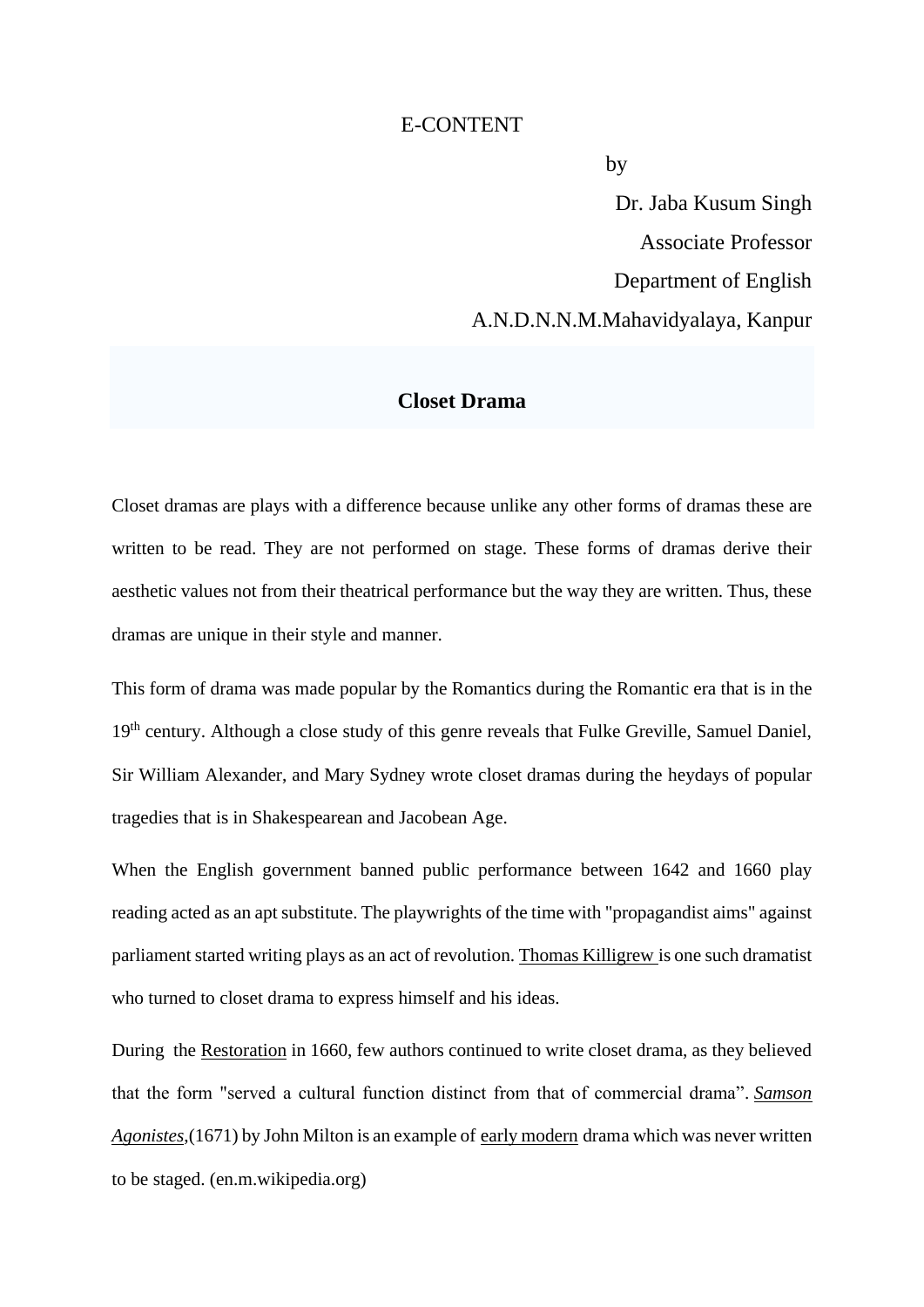Writers like Robert Browning and Goethe popularised this genre in the 19<sup>th</sup> century. The study of the history of English literature of the early 1800s reveal that most plays that were performed were 'melodramas' or 'burlesque.' Serious writers such as Browning and Byron wanted to upraise the dramatic art form. They thought to try something refreshing and so turned towards the writing of closet dramas. Romantics by nature were radicals and inborn revolutionist, it is a known fact that historical events such as the American and French Revolutions influenced these writers.

Writers like S.T. Coleridge and Robert Southey working together wrote a play on the French Revolution called *The Fall of Robespierre, (1794)*. *The Borderers,* the only play written by William Wordsworth also deals with French Revolution. These Romantic playwrights used the plays as a tool, a medium, to put forward their radical political and social views and as a result contemporary theatre houses were reluctant to produce them. Thus, closet drama became a popular medium of their expression.

Another factor responsible was the monopoly of the two most popular theatres in England, *Drury Lane* and *Covent Garden*. The 'Licensing Act' was passed from 1737 to 1843 which made these theatre houses stronger. It stated that the only plays produced between September to June had to be performed at one of the two theatres. The social circumstances paved the way to make closet drama a popular medium of self-expression for as Byron believed that these dramas enabled the writer to have full control over his or her play and it was free from the 'judgment' of others.

The Romantics held imagination as something holy and pious. Therefore, there is nothing better than a play which could be read and then imagined on the stage of the mind. These writers believed that the reader's own inner interpretation is more authentic and of much greater value than the interpretations that depend on the actions performed by the actors on the stage.